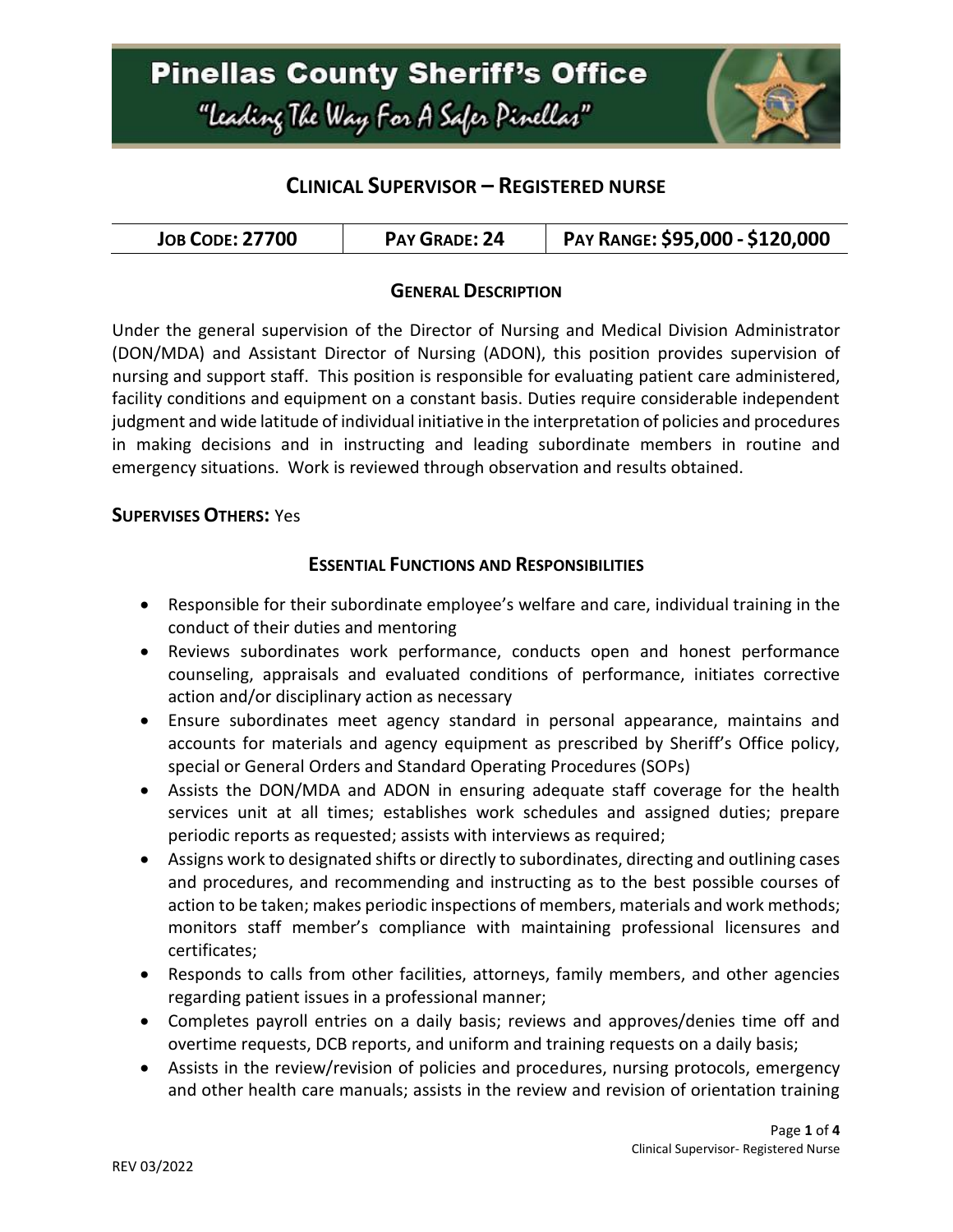

material and read-off training;

- Ensures subordinate conformance to Sheriff's Office policy, procedures and rules and regulations, and takes necessary steps to improve the overall operations; performs administrative details as assigned;
- Attends/directs read-off training, documents bi-weekly staff meetings, and establishes agenda, and submits written minutes to DON/MDA and ADON within five (5) business days; attends supervisory staff meetings, Medical Audit Committee, and all other meetings required, or requested by the by the DON/MDA and ADON ; attends required supervisory training on an annual basis; provides input and facilitates staff education needs in conjunction with Infection Control Nurse as deemed useful/necessary by, Medical Director, DON/MDA and ADON , and staff;
- Actively participates in quality improvement activities; prepares reports on the utilization of health care services; maintains statistics, as required; utilizes the results of Quality Assurance/Infection Control findings to improve standards of inmate care and the standards of nursing practice;
- Monitors compliance with national and state standards, established policies, procedures, programs and clinical protocols; maintain communication between correctional and nursing staff, contracted providers, outside agencies, Medical Director, DON/MDA and ADON ;
- Covers for the Infection Control Nurse, and Case Manager, or other nursing positions;
- Ensures the proper flow of relevant information (policies, procedures, problems) to supervisor and administrative personnel; communicates necessary inmate health information to correctional staff on a need to know basis; communicates special "need to know" medical needs to transportation staff on a daily basis;
- Supervises and evaluates work performance of nursing and support staff; completes PMP in a timely manner; conducts investigations and completes administrative investigative referrals as necessary; assists with counseling and staff development;
- Reviews status of inmates with serious health problems, ensuring all necessary intervention and treatment is completed; ensures the provision of good quality patient care services in accordance with established standards of basic health care; monitors and/or evaluates physical safety requirements of both patients and staff to ensure a safe working environment;
- Makes daily rounds in all clinical areas; ensures adequate supply levels; maintains communication with the pharmacy technician regarding the update/maintenance of emergency supplies and pharmaceuticals; resolves inmate issues and/or complaints related to patient care;
- Respond to all emergencies on the compound; respond to circuit court to assess inmates on trial and provide verbal report to the officiating judge;
- Participates in Sheriff's Office recruitment and community relations activities as directed.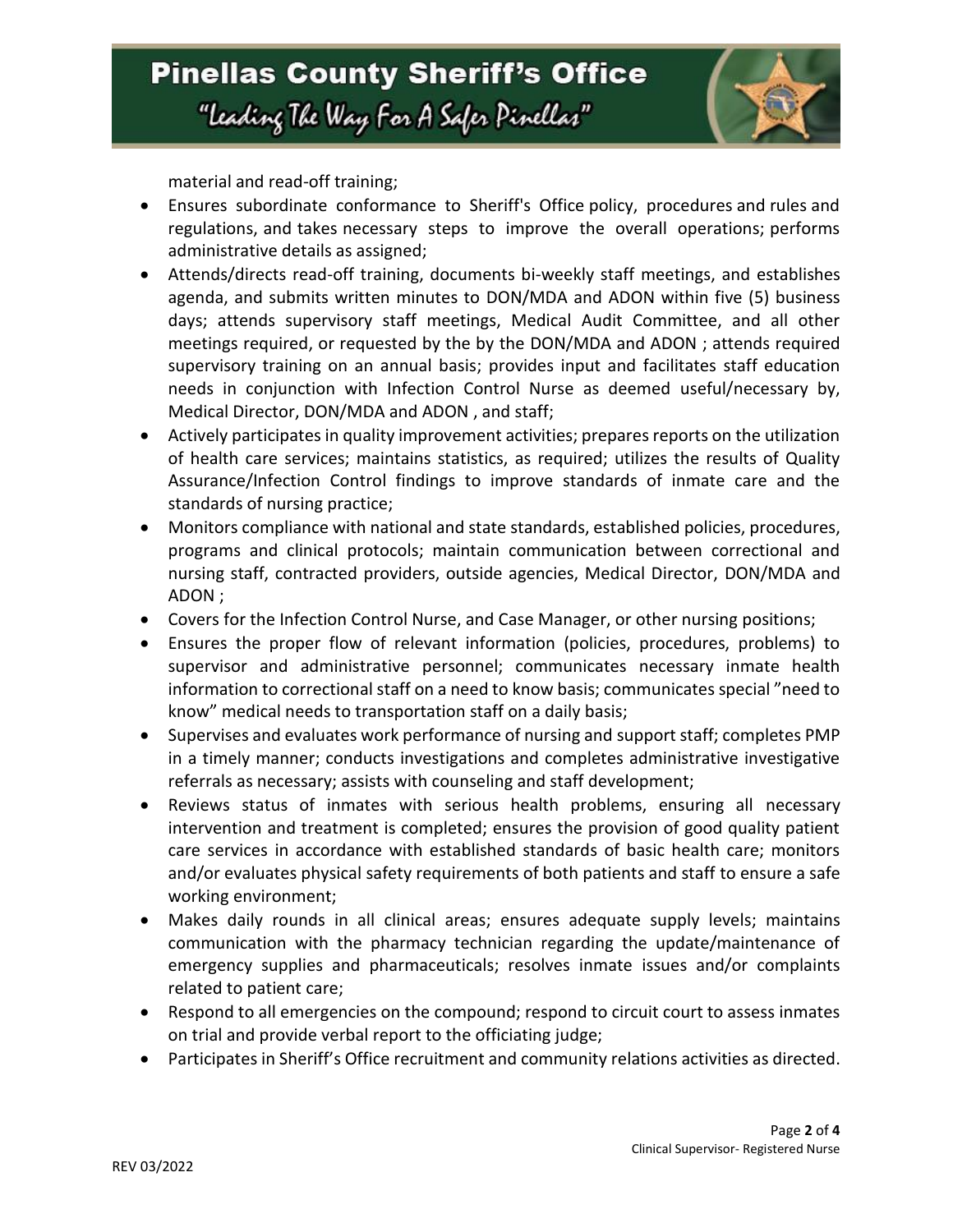# **Pinellas County Sheriff's Office** "Leading The Way For A Safer Pinellar"



Regular and reliable attendance is required as an essential function of the position.

This position is considered essential and, in the event of an emergency or natural disaster, will be required to report to work.

This list is not intended to be all-inclusive and you may not be responsible for every item listed. The employer reserves the right to assign additional functions and responsibilities as necessary.

### **QUALIFICATIONS**

- High school graduation or equivalent diploma from an institution accredited by an accrediting body recognized by the U. S. Dept. of Education or licensed as a degree granting institution by the Commission for Independent Education AND three (3) years of nursing experience with a minimum one (1) year in a correctional setting
- Graduation from an accredited registered nursing program
- Currently licensed as a Registered Nurse (RN) in the State of Florida
- Maintain appropriate, unrestricted credentials according to the licensure, certification, and registration requirements of the jurisdiction
- CPR BLS or ACLS Certification
- Must possess a valid Florida driver's license

#### **KNOWLEDGE, SKILLS, AND ABILITIES**

- Ability to follow organizational procedures, policies, practices, rules and regulations governing activities of the administrative functions and their interpretations
- Ability to operate equipment and instruments utilized in meeting job requirements and operational responsibilities
- Ability to perform all functions of the job classification without posing a direct threat to the health or safety of other individuals in the workplace